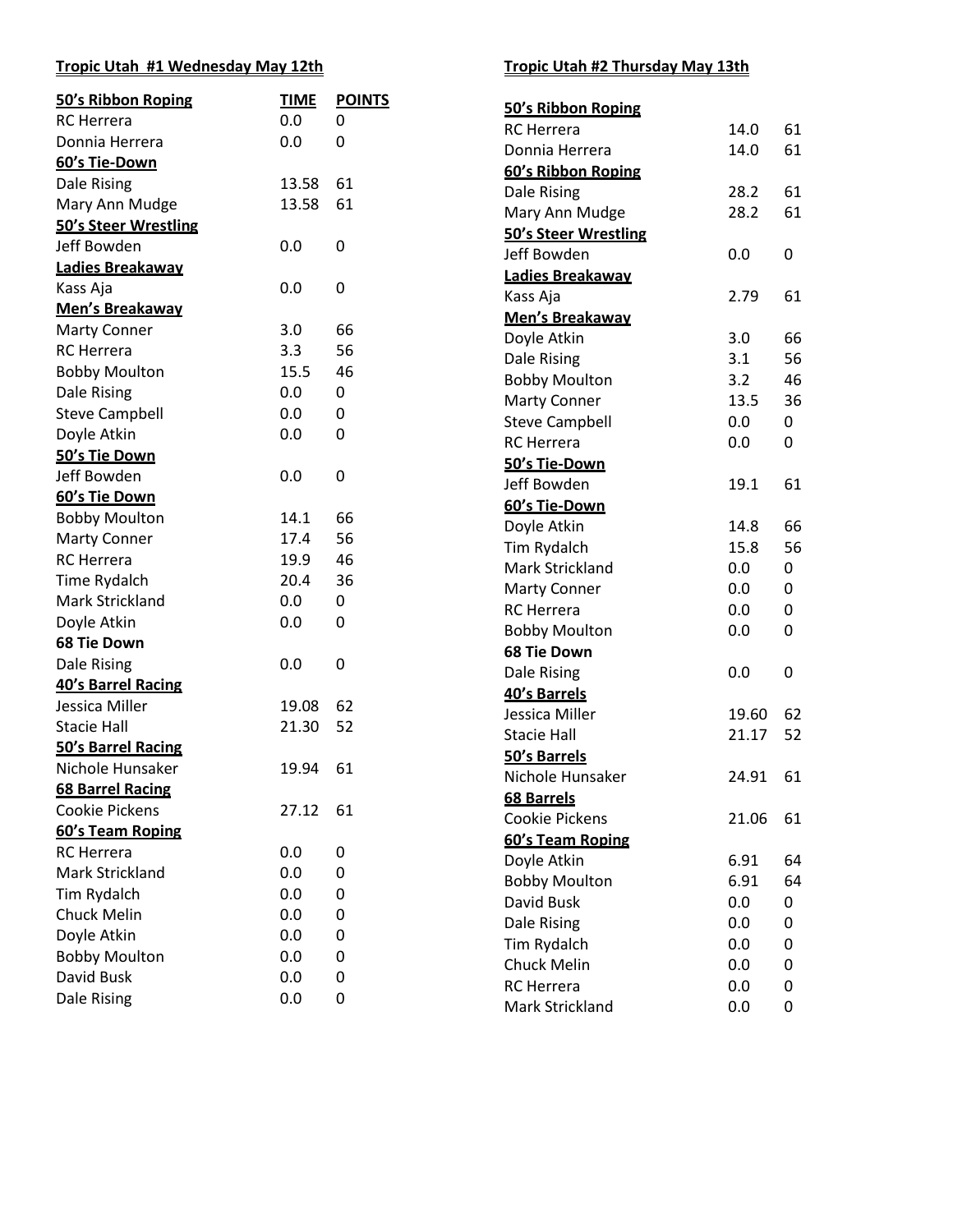# **Panguitch Utah #1 Friday May 14th**

| 50's Ribbon Roping          |      |    |
|-----------------------------|------|----|
| <b>RC</b> Herrera           | 0.0  | 0  |
| Donnia Herrera              | 0.0  | 0  |
| 60's Ribbon Roping          |      |    |
| Dale Rising                 | 0.0  | 0  |
| Mary Ann Mudge              | 0.0  | 0  |
| <b>Saddle Bronc</b>         |      |    |
| Shawn Moulton 40's          | 72   | 61 |
| <b>Bareback</b>             |      |    |
| Jasen Olsen 40's            | 73   | 64 |
| Jerry Parmley 50's          | 66   | 61 |
| David Kingsbury 40's        | 64   | 54 |
| Cody Miller 40's            | 00   | 0  |
| Tony Baker 40's             | 00   | 0  |
| <b>Bull Riding</b>          |      |    |
| Julius Begay 50's           | 72   | 63 |
| Roque Velarde 40's          | 70   | 68 |
| Jackson Stoney 40's         | 65   | 58 |
| David Kingsbury 40's        | 62   | 48 |
| Mike Keel 40's              | 00   | 0  |
| Michael Atwell 40's         | 00   | 0  |
| Will Rogers 40's            | 00   | 0  |
| Jerry Parmley 50's          | 00   | 0  |
| Travis Stimpson 50's        | 00   | 0  |
| Ernie Booth 60's            | 00   | 0  |
| Timothy McNeil 60's         | 00   | 0  |
| Bradley Boudreau 40's       | 00   | 0  |
| Chad Cole 40's              | 00   | 0  |
| <b>50's Steer Wrestling</b> |      |    |
| Jeff Bowden                 | 0.0  | 0  |
| Ladies Breakaway            |      |    |
| Kass Aja                    | 0.0  | 0  |
| <b>Men's Breakaway</b>      |      |    |
| Doyle Atkin                 | 4.6  | 66 |
| <b>RC</b> Herrera           | 0.0  | 0  |
| <b>Marty Conner</b>         | 0.0  | 0  |
| <b>Bobby Moulton</b>        | 0.0  | 0  |
| Dale Rising                 | 0.0  | 0  |
| <b>Steve Campbell</b>       | 0.0  | 0  |
| <u>50's Tie-Down</u>        |      |    |
| Jeff Bowden                 | 13.0 | 61 |
| 60's Tie-Down               |      |    |
| <b>RC</b> Herrera           | 12.4 | 66 |
| Doyle Atkin                 | 13.9 | 56 |
| <b>Bobby Moulton</b>        | 18.0 | 46 |
| Tim Rydalch                 | 20.6 | 36 |
| Mark Strickland             | 0.0  | 0  |
| <b>Marty Conner</b>         | 0.0  | 0  |
| 68 Tie-Down                 |      |    |
| Dale Rising                 | 20.2 | 61 |
|                             |      |    |

### **40's Barrels**

| Jessica Miller       | 16.83 | 62 |
|----------------------|-------|----|
| Stacie Hall          | 22.98 | 52 |
| 50's Barrels         |       |    |
| Nichole Hunsaker     | 17.08 | 61 |
| 68 Barrels           |       |    |
| Cookie Pickens       | 16.38 | 61 |
| 60's Team Roping     |       |    |
| Doyle Atkin          | 12.0  | 68 |
| <b>Bobby Moulton</b> | 12.0  | 68 |
| RC Herrera           | 0.O   | 0  |
| Mark Strickland      | 0.0   | 0  |
| Tim Rydalch          | 0.0   | 0  |
| <b>Chuck Melin</b>   | 0.0   | O  |
| David Busk           | 0.0   | 0  |
| Dale Rising          | 0.0   |    |

## **Panguitch Utah #2 Saturday May 15**

| 50's Ribbon Roping          |     |               |
|-----------------------------|-----|---------------|
| <b>RC</b> Herrera           | 0.0 | 0 (Carry over |
| Donnia Herrera              | 0.0 | Ω             |
| Jeff Bowden                 | 0.0 | 0             |
| Angela Bowden               | 0.0 | 0             |
| 60's Ribbon Roping          |     |               |
| Dale Rising                 | 0.0 | 0 Carry over  |
| Mary Ann Mudge              | 0.0 | 0             |
| <b>50's Steer Wrestling</b> |     |               |
| Jeff Bowden                 | 6.2 | 61            |
| <b>Bareback</b>             |     |               |
| Jasen Olsen 40's            | 65  | 63            |
| Jerry Parmley 50's          | 61  | 61            |
| Cody Miller 40's            | 00  | 0             |
| David Kingsbury 40's        | 00  | 0             |
| <b>Saddle Bronc</b>         |     |               |
| Shawn Moulton 40's          | 70  | 61            |
| <b>Bull Riding</b>          |     |               |
| David Kingsbury 40's        | 74  | 68            |
| Roque Velarde 40's          | 70  | 58            |
| Bradley Boudreau 40's       | 69  | 48            |
| Melson Casamero 40's        | 65  | 38            |
| Julius Begay 50's           | 63  | 63            |
| Michael Atwell 40's         | 00  | 0             |
| Mike Keel 40's              | 00  | 0             |
| Will Rogers 40's            | 00  | 0             |
| Travis Stimpson 50's        | 00  | 0             |
| Jerry Parmley 50's          | 00  | 0             |
| Timothy McNeil60's          | 00  | 0             |
| Ernie Booth 60's            | 00  | $\Omega$      |
| Wendell Bileen 50's         | 00  | 0 (Permit)    |
| Chad Cole 40's              | 00  | 0             |
| Jeremy Badger 40's          | 00  | 0 (Permit)    |
|                             |     |               |